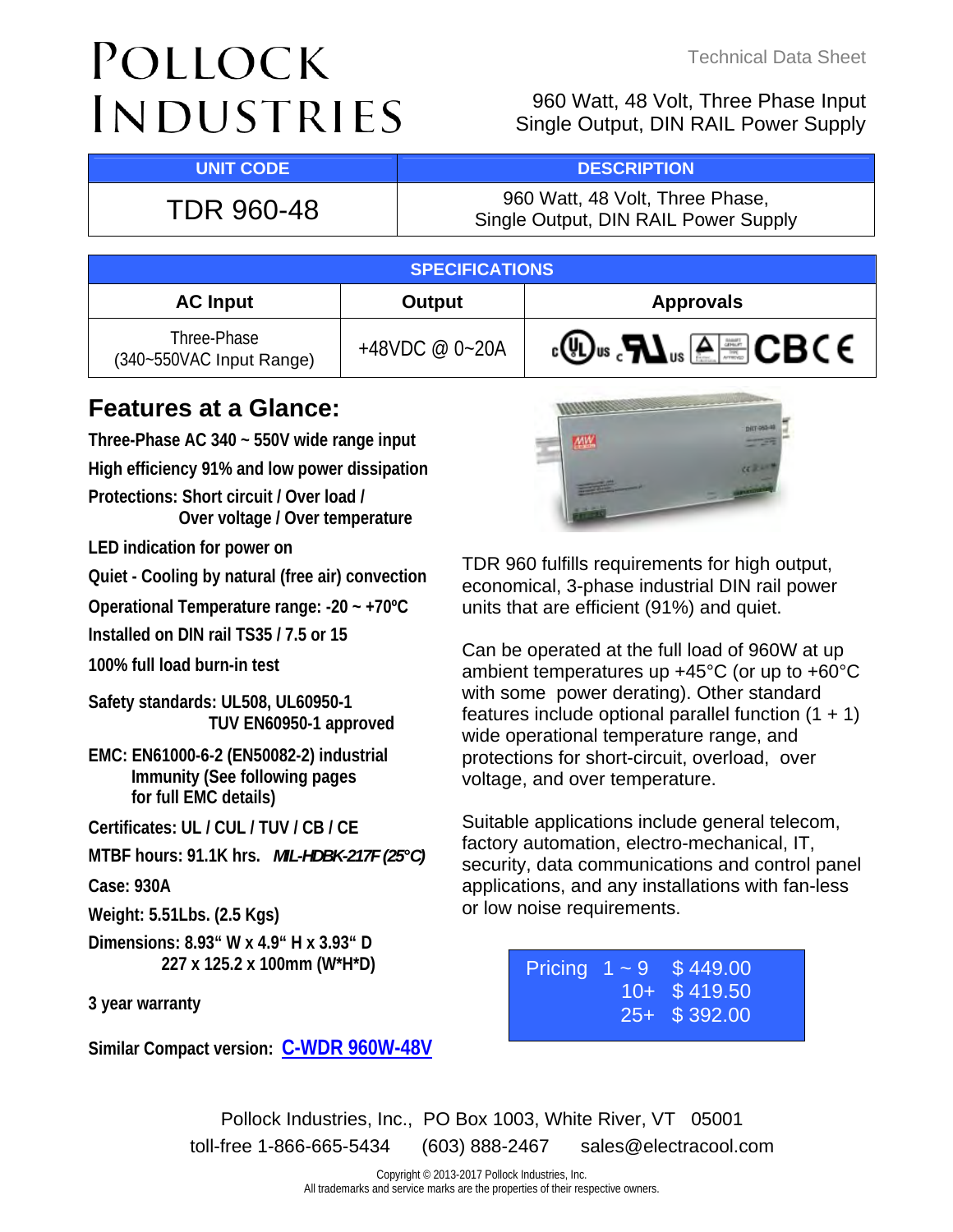

## 960W Three Phase Industrial DIN RAIL Power Supply

## **D R T-9 6 0 se rie s**



Features:

- Three-Phase AC 340 ~ 550V wide range input
- High efficiency 91% and low dissipation
- Protections: Short circuit / Overload / Over voltage / Over temperature
- Optional parallel function(1+1)
- Cooling by free air convection
- Can be installed on DIN rail TS-35/7.5 or 15
- UL 508(industrial control equipment)approved
- EN61000-6-2(EN50082-2) industrial immunity level
- 100% full load burn-in test
- 3 years warranty



## **SPECIFICATION**

| <b>MODEL</b>       |                                                                                                                                                                                                                                                                                                                                                                                                                                                                                                                                                                                                                                                                                       | DRT-960-24                                                                                                        | DRT-960-48 |  |  |
|--------------------|---------------------------------------------------------------------------------------------------------------------------------------------------------------------------------------------------------------------------------------------------------------------------------------------------------------------------------------------------------------------------------------------------------------------------------------------------------------------------------------------------------------------------------------------------------------------------------------------------------------------------------------------------------------------------------------|-------------------------------------------------------------------------------------------------------------------|------------|--|--|
|                    | <b>DC VOLTAGE</b>                                                                                                                                                                                                                                                                                                                                                                                                                                                                                                                                                                                                                                                                     | 24V                                                                                                               | 48V        |  |  |
| <b>OUTPUT</b>      | <b>RATED CURRENT</b>                                                                                                                                                                                                                                                                                                                                                                                                                                                                                                                                                                                                                                                                  | 40A                                                                                                               | 20A        |  |  |
|                    | <b>CURRENT RANGE</b>                                                                                                                                                                                                                                                                                                                                                                                                                                                                                                                                                                                                                                                                  | $0 - 40A$                                                                                                         | $0 - 20A$  |  |  |
|                    | <b>RATED POWER</b>                                                                                                                                                                                                                                                                                                                                                                                                                                                                                                                                                                                                                                                                    | 960W                                                                                                              | 960W       |  |  |
|                    | RIPPLE & NOISE (max.) Note 2 80mVp-p                                                                                                                                                                                                                                                                                                                                                                                                                                                                                                                                                                                                                                                  |                                                                                                                   | 80mVp-p    |  |  |
|                    | <b>VOLTAGE ADJ. RANGE</b>                                                                                                                                                                                                                                                                                                                                                                                                                                                                                                                                                                                                                                                             | $24 - 28V$                                                                                                        | $48 - 55V$ |  |  |
|                    | VOLTAGE TOLERANCE Note.3   ±1.0%                                                                                                                                                                                                                                                                                                                                                                                                                                                                                                                                                                                                                                                      |                                                                                                                   | ±1.0%      |  |  |
|                    | <b>LINE REGULATION</b>                                                                                                                                                                                                                                                                                                                                                                                                                                                                                                                                                                                                                                                                | ±0.5%                                                                                                             | ±0.5%      |  |  |
|                    | <b>LOAD REGULATION</b>                                                                                                                                                                                                                                                                                                                                                                                                                                                                                                                                                                                                                                                                | ±0.5%                                                                                                             | ±0.5%      |  |  |
|                    | <b>SETUP, RISE TIME</b>                                                                                                                                                                                                                                                                                                                                                                                                                                                                                                                                                                                                                                                               | 200 ms, 60 ms/400 VAC<br>200ms, 60ms/500 VAC at full load                                                         |            |  |  |
|                    | <b>HOLD UP TIME (Typ.)</b>                                                                                                                                                                                                                                                                                                                                                                                                                                                                                                                                                                                                                                                            | 30ms/500VAC at full load<br>14ms/400VAC                                                                           |            |  |  |
|                    | <b>VOLTAGE RANGE</b>                                                                                                                                                                                                                                                                                                                                                                                                                                                                                                                                                                                                                                                                  | Three-Phase 340 ~ 550 VAC (Dual phase operation possible in connecting L1, L3, FG Note.5)                         |            |  |  |
|                    | <b>FREQUENCY RANGE</b>                                                                                                                                                                                                                                                                                                                                                                                                                                                                                                                                                                                                                                                                | $47 \sim 63$ Hz                                                                                                   |            |  |  |
|                    | <b>EFFICIENCY (Typ.)</b>                                                                                                                                                                                                                                                                                                                                                                                                                                                                                                                                                                                                                                                              | 91%                                                                                                               | 92%        |  |  |
| <b>INPUT</b>       | <b>AC CURRENT (Typ.)</b>                                                                                                                                                                                                                                                                                                                                                                                                                                                                                                                                                                                                                                                              | 2A/400VAC<br>1.6A/500VAC                                                                                          |            |  |  |
|                    | <b>INRUSH CURRENT (max.)</b>                                                                                                                                                                                                                                                                                                                                                                                                                                                                                                                                                                                                                                                          | COLD START 50A                                                                                                    |            |  |  |
|                    | <b>LEAKAGE CURRENT</b>                                                                                                                                                                                                                                                                                                                                                                                                                                                                                                                                                                                                                                                                | <3.5mA/530VAC                                                                                                     |            |  |  |
|                    | OVERLOAD                                                                                                                                                                                                                                                                                                                                                                                                                                                                                                                                                                                                                                                                              | 105 ~ 125% rated output power                                                                                     |            |  |  |
|                    |                                                                                                                                                                                                                                                                                                                                                                                                                                                                                                                                                                                                                                                                                       | Protection type : Constant current limiting, unit will shut down o/p voltage after 3 sec., re-power on to recover |            |  |  |
|                    | <b>PROTECTION OVER VOLTAGE</b>                                                                                                                                                                                                                                                                                                                                                                                                                                                                                                                                                                                                                                                        | $30 - 36V$                                                                                                        | $59 - 66V$ |  |  |
|                    |                                                                                                                                                                                                                                                                                                                                                                                                                                                                                                                                                                                                                                                                                       | Protection type: Shut down o/p voltage, re-power on to recover                                                    |            |  |  |
|                    | <b>OVER TEMPERATURE</b>                                                                                                                                                                                                                                                                                                                                                                                                                                                                                                                                                                                                                                                               | 110°C $\pm$ 5°C (TSW1) detect on heatsink of power transistor<br>85℃ ±5℃ (TSW2) detect on heatsink of power diode |            |  |  |
|                    |                                                                                                                                                                                                                                                                                                                                                                                                                                                                                                                                                                                                                                                                                       | Protection type : Shut down o/p voltage, recovers automatically after temperature goes down                       |            |  |  |
|                    | <b>WORKING TEMP.</b>                                                                                                                                                                                                                                                                                                                                                                                                                                                                                                                                                                                                                                                                  | $-20 \sim +60^{\circ}$ (Refer to "Derating Curve")                                                                |            |  |  |
|                    | <b>WORKING HUMIDITY</b>                                                                                                                                                                                                                                                                                                                                                                                                                                                                                                                                                                                                                                                               | $20 \sim 90\%$ RH non-condensing                                                                                  |            |  |  |
| <b>ENVIRONMENT</b> | <b>STORAGE TEMP., HUMIDITY</b>                                                                                                                                                                                                                                                                                                                                                                                                                                                                                                                                                                                                                                                        | $-40 \sim +85^{\circ}$ C, 10 ~ 95% RH                                                                             |            |  |  |
|                    | <b>TEMP. COEFFICIENT</b>                                                                                                                                                                                                                                                                                                                                                                                                                                                                                                                                                                                                                                                              | $\pm 0.03\%$ (0 ~ 50°C)                                                                                           |            |  |  |
|                    | <b>VIBRATION</b>                                                                                                                                                                                                                                                                                                                                                                                                                                                                                                                                                                                                                                                                      | Component:10 ~ 500Hz, 2G 10min./1cycle, 60min. each along X, Y, Z axes; Mounting: Compliance to IEC60068-2-6      |            |  |  |
|                    | <b>SAFETY STANDARDS</b>                                                                                                                                                                                                                                                                                                                                                                                                                                                                                                                                                                                                                                                               | UL508, UL60950-1, TUV EN60950-1 approved                                                                          |            |  |  |
| <b>SAFETY&amp;</b> | <b>WITHSTAND VOLTAGE</b>                                                                                                                                                                                                                                                                                                                                                                                                                                                                                                                                                                                                                                                              | I/P-O/P:3KVAC I/P-FG:2KVAC O/P-FG:0.5KVAC                                                                         |            |  |  |
| <b>EMC</b>         | <b>ISOLATION RESISTANCE</b>                                                                                                                                                                                                                                                                                                                                                                                                                                                                                                                                                                                                                                                           | I/P-O/P, I/P-FG, O/P-FG:100M Ohms / 500VDC / 25°C / 70% RH                                                        |            |  |  |
| (Note 4)           | <b>EMC EMISSION</b>                                                                                                                                                                                                                                                                                                                                                                                                                                                                                                                                                                                                                                                                   | Compliance to EN55011 (CISPR11), EN55022 (CISPR22), EN61204-3 Class B, EN61000-3-2,-3                             |            |  |  |
|                    | <b>EMC IMMUNITY</b>                                                                                                                                                                                                                                                                                                                                                                                                                                                                                                                                                                                                                                                                   | Compliance to EN61000-4-2,3,4,5,6,8,11, EN61204-3, EN61000-6-2 (EN50082-2), heavy industry level, criteria A      |            |  |  |
|                    | <b>MTBF</b>                                                                                                                                                                                                                                                                                                                                                                                                                                                                                                                                                                                                                                                                           | 122.5K hrs min.<br>MIL-HDBK-217F $(25^{\circ}$ C)                                                                 |            |  |  |
| <b>OTHERS</b>      | <b>DIMENSION</b>                                                                                                                                                                                                                                                                                                                                                                                                                                                                                                                                                                                                                                                                      | 276*125.2*100mm (W*H*D)                                                                                           |            |  |  |
|                    | 3.3Kg; 4pcs/14.2Kg/1.14CUFT<br><b>PACKING</b>                                                                                                                                                                                                                                                                                                                                                                                                                                                                                                                                                                                                                                         |                                                                                                                   |            |  |  |
| <b>NOTE</b>        | 1. All parameters NOT specially mentioned are measured at 400VAC input, rated load and 25°C of ambient temperature.<br>2. Ripple & noise are measured at 20MHz of bandwidth by using a 12" twisted pair-wire terminated with a 0.1uf & 47uf parallel capacitor.<br>3. Tolerance : includes set up tolerance, line regulation and load regulation.<br>4. The power supply is considered a component which will be installed into a final equipment. The final equipment must be re-confirmed that it still meets<br>EMC directives.<br>5. Dual phase operation(connecting L1,L3,FG) is allowed under certain derating to output load. Please refer to the derating curves for details. |                                                                                                                   |            |  |  |

Pollock Industries, Inc., PO Box 1003, White River, VT 05001 toll-free 1-866-665-5434 (603) 888-2467 sales@electracool.com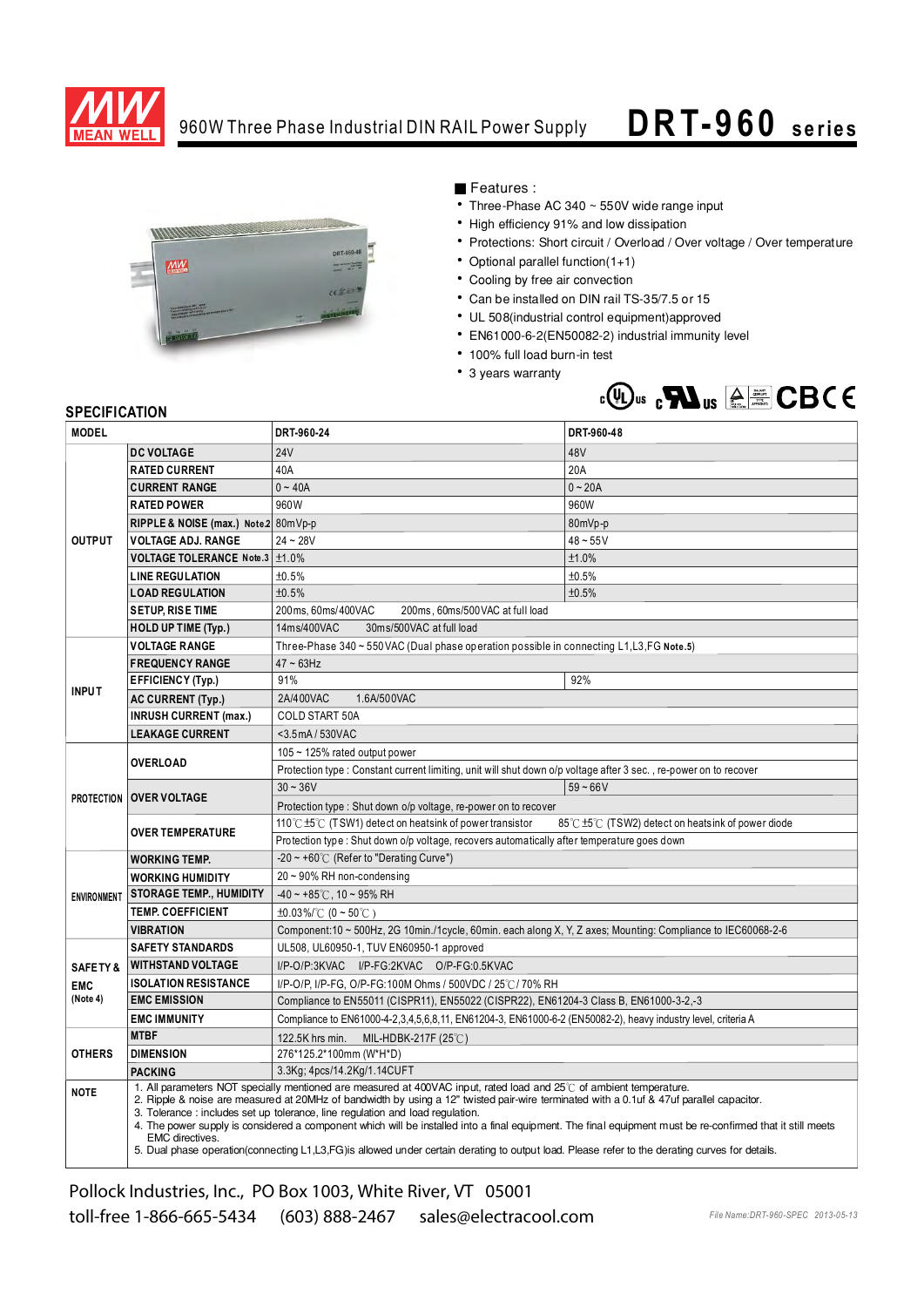